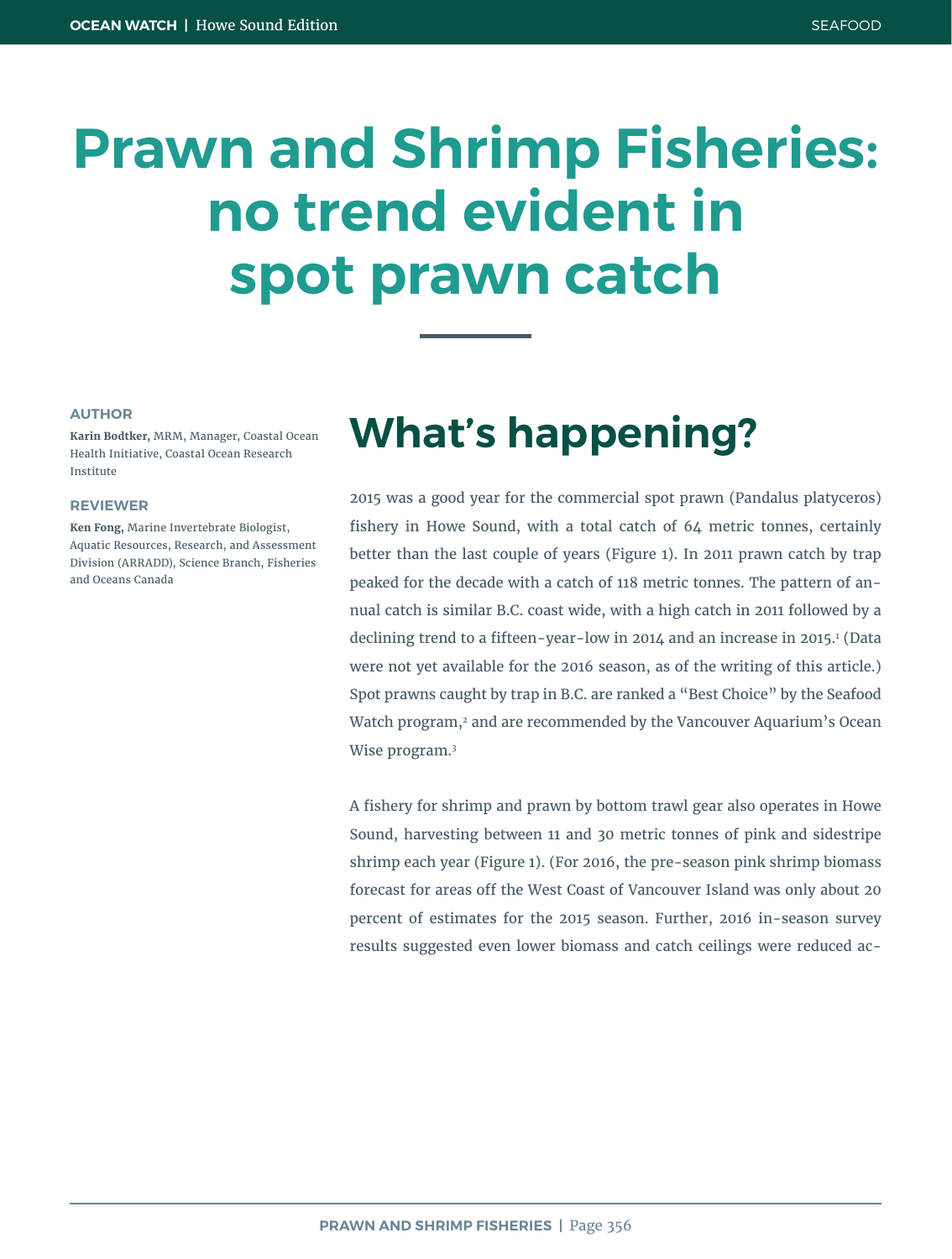cordingly.4) These shrimp are also recommended by Ocean Wise, but ranked slightly lower, as "Good Alternatives," by the Seafood Watch program because of the additional impact of bottom trawl gear.

Recreational shellfish trapping is popular in Howe Sound. In fact, the area including Howe Sound, Indian Arm, and Burrard Inlet (i.e., Pacific Fishery Management Area 28) sees the highest recreational effort for shellfish trapping by boat on the B.C. coast.<sup>5</sup> July, August, and September see the highest effort.



Recreational fishing for spot prawns in Howe Sound is popular. (Photo: Steph Hughes)

#### COMMERCIAL LANDINGS OF PRAWN AND SHRIMP BY TRAP AND TRAWL FROM HOWE SOUND



Figure 1. Commercial landings of prawn and shrimp by trap and trawl from Howe Sound.6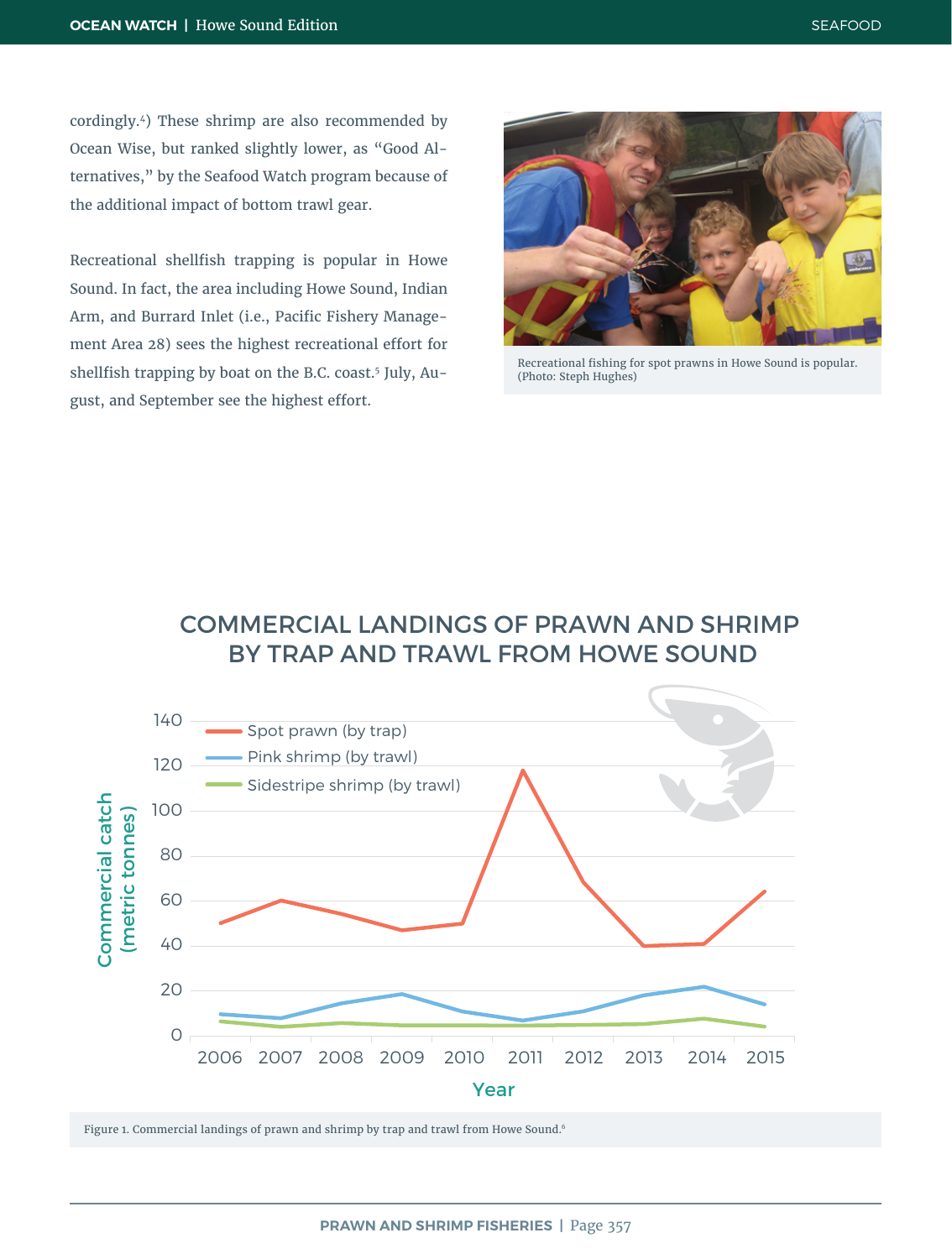### **Why is it important?**

The commercial prawn and shrimp by trap fishery is one of the most economically valuable fisheries in the Pacific Region. Coast wide value in 2014 was \$32.6 million, which made it the fourth most valuable commercial fishery after halibut, geoduck, and crab fisheries,<sup>7</sup> of which only the crab fishery was active recently in Howe Sound. The catch, and presumably value, of the commercial prawn trap fishery in Howe Sound hovers at between two percent and four percent of the B.C. coast-wide total.8 The relative importance

of the recreational fishery is even greater. Two thirds of B.C. prawn and shrimp sport fishing effort in 2010 was focused on the Strait of Georgia.9 As noted above, Area 28, which includes Howe Sound, has the highest recreational effort in B.C. for shellfish trapping by boat. Recreational fishing activity not only provides food for personal use, it connects people to the natural world. Roughly 75 percent of recreational fishing licenses in B.C. are held by B.C. residents.

### **History**

Howe Sound is the birthplace of the commercial prawn and shrimp by trap fishery in B.C. going back to about 1914. The fishery expanded up the coast and by the mid-1970s, Knight and Kingcome Inlets led production.10 It wasn't until 1990 that the number of commercial licenses available to fish prawn and shrimp by trap was limited in order to make the fishery more sustainable. The trawl fishery for shrimp dates back to 1930s in B.C., but wasn't significant until the 1960s when salmon and halibut were both in short supply.<sup>11</sup> Management first implemented trawl net catch limits for most of the coast as recently as 1997, and precautionary management has resulted in increased regulation and monitoring since then.

Due to industrial contamination of the marine environment, specifically dioxins and furans from pulp mills, parts of Howe Sound were first closed to the harvest of prawn, shrimp, and crab in 1988 and the commercial closure was expanded to all of Howe Sound in June 1989.12 Some of these contamination closures were removed in 1995, after pulp mills cleaned up processing and discharge.13 Currently, there are no permanent closures for contamination in Howe Sound, but Canadian Food Inspection Agency guidelines recommend avoiding fishing near sewage outfalls, discharge pipes, or other contamination sources.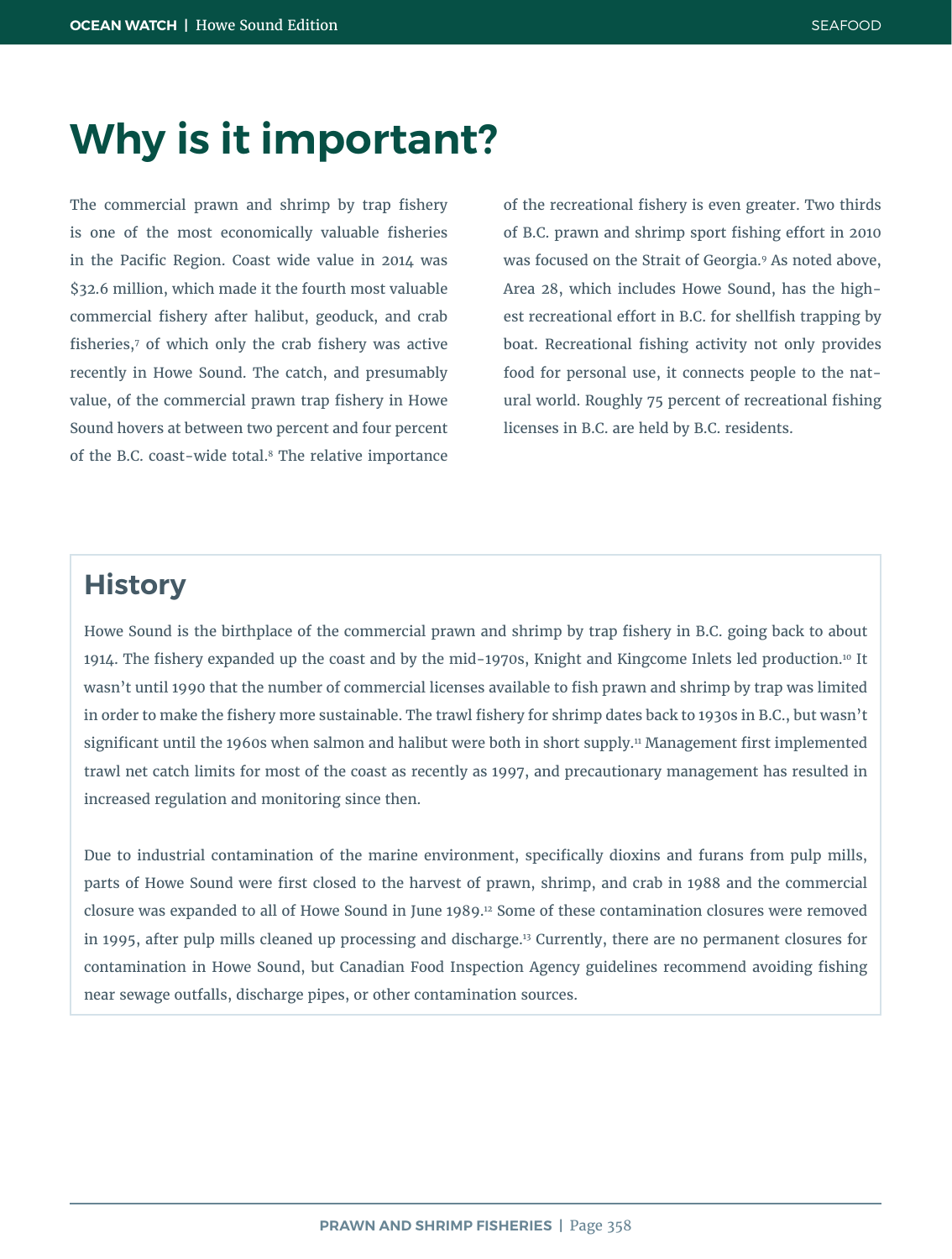### **How does this relate to First Nations heritage?**

At a 2015 Howe Sound Science and Knowledge Workshop held at the Vancouver Aquarium, Chief Bill Williams of the Squamish Nation reported that First Nations were pushed out of the prawn fishing industry in the 1960s but that their youth were now re-entering the fishery. He said they have a steep learning curve without role models because of the lack of participation in the fishery for such a long time. At the same workshop we heard anecdotally that Musqueam Nation Elders prefer shellfish from Howe Sound over anywhere else in the region because they taste better.<sup>14</sup>

In terms of fishery management, First Nations' fishing for food, social and ceremonial (FSC) purposes is the first priority after conservation and FSC fishing for prawn and shrimp by trap is currently open coastwide throughout the year.

### **What is the current state?**

Spot prawns have become the darling of a local sustainable seafood movement after they became a recommended sustainable seafood choice by the Vancouver Aquarium's Ocean Wise program in 2014, following an assessment done by the Monterey Bay Aquarium's (MBA) Seafood Watch program.15 Sustainability rankings mean that the fisheries are generally well managed and sustainable, though with potential



Commercial prawn boat in Howe Sound. (Photo: Bob Turner)

for improvement. Concerns about potential adverse effects of trap and trawl gear types on sensitive bottom habitat, especially sponge reefs and bioherms have been repeatedly raised in Howe Sound and elsewhere. This applies to recreational prawn traps as well.

Additional concerns about potential impacts of commercial and recreational fishing gear include bycatch and entanglement. Entanglement of marine mammals, sea turtles and basking sharks is possible, but has not been noted as an issue in Howe Sound. Juvenile rockfish are sometimes unwanted catch, or bycatch, in prawn trap gear and even if released at the surface are presumed not to survive due to their unique physiology. Quillback rockfish, a species quite common in Howe Sound and listed as threatened by the Committee on the Status of Endangered Wildlife in Canada (COSEWIC), are the most frequently encoun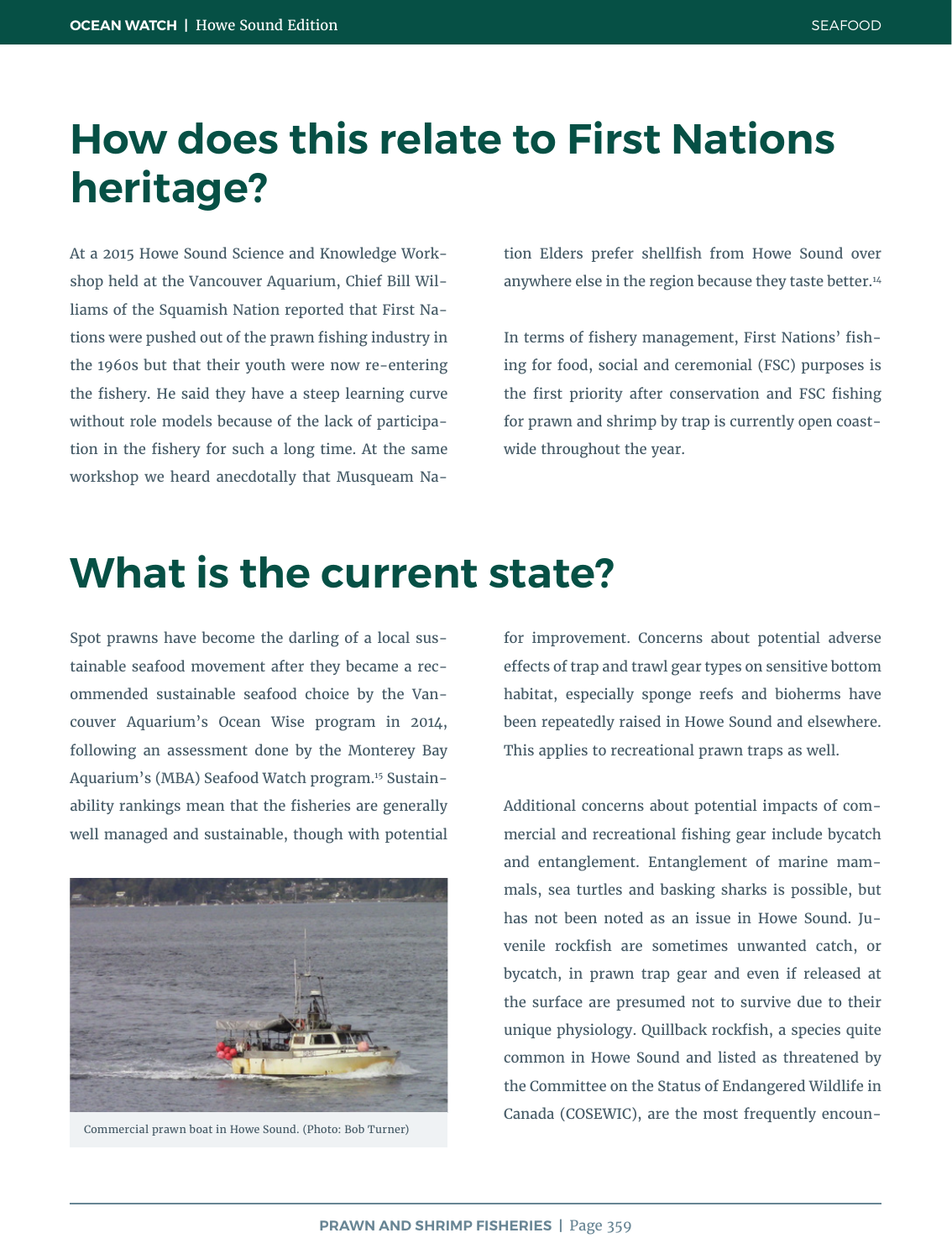tered in the prawn fishery.<sup>16</sup> However, research from 2002 to 2008 showed that estimated rockfish bycatch is lower in Howe Sound than many other Fishery Management Areas.17 Bycatch in the trawl fishery can include eulachon, an energy rich forage fish with significant First Nations cultural importance, and listed as endangered by COSEWIC. Eulachon are being considered for listing as Endangered under the Species at Risk Act (SARA)18 and the viability of eulachon in the Squamish river watershed is currently being studied.19

According to the MBA Seafood Watch assessment, B.C.'s trawl fishery is at risk because it is primarily a small boat fleet harvesting modest volumes during day trips and the fleet can no longer compete with lower priced coldwater shrimp from the U.S. West Coast and Eastern Canada, let alone a huge surge in aquaculture production of warm water shrimp in tropical countries.20 However, large trawl vessels were active in the B.C. shrimp fishery starting March  $2015$ ,<sup>21</sup> when high pink shrimp biomass off West Coast Vancouver Island made larger vessels viable.

Data quantifying recreational catch and effort has been lacking in the past. As of April 2013, Tidal Waters Sport Fishing license holders are required to provide information on their recreational fishing activity when requested.<sup>22</sup> Survey participants are randomly selected and are asked to participate in the Internet Recreational Effort and Catch (iREC) Survey. A DFO report on recreational buoy surveys (daytime counts of buoys connected to traps) that have been conducted coast-wide to provide baseline information on relative levels of prawn fishing effort is in preparation. DFO conducted such a survey in Howe Sound in 2015.<sup>23</sup>

### **What is being done?**

The annual B.C. spot prawn festival, started in 2007 by a Vancouver chef, increases awareness and local access to a product that had previously been mostly exported.

Management of the prawn and shrimp fisheries is undertaken by DFO in consultation with advisory boards that include representatives from First Nations, commercial and recreational industry representatives, and the Province of B.C. DFO also engages in bilateral processes with First Nations.

Biologically based management measures are used to maintain the viability of the stocks and the fisheries. The commercial prawn fishery is monitored in-season where trained fisheries observers board commercial vessels and sample the catch. DFO then uses this information to ensure conservation targets are met. Other management measures include restrictions on the number of licences, seasonal and area closures, gear limits, minimum size limits, daily fishing time restrictions, and single haul limits all apply. Separate management plans exist for trap versus trawl fishing and different catch limits are imposed. In the Pacific Region, there are 249 prawn and shrimp by trap licences in total, of which 57 are communal commercial for First Nations participation in the commercial fishery. Eighty percent of the prawn and shrimp by trap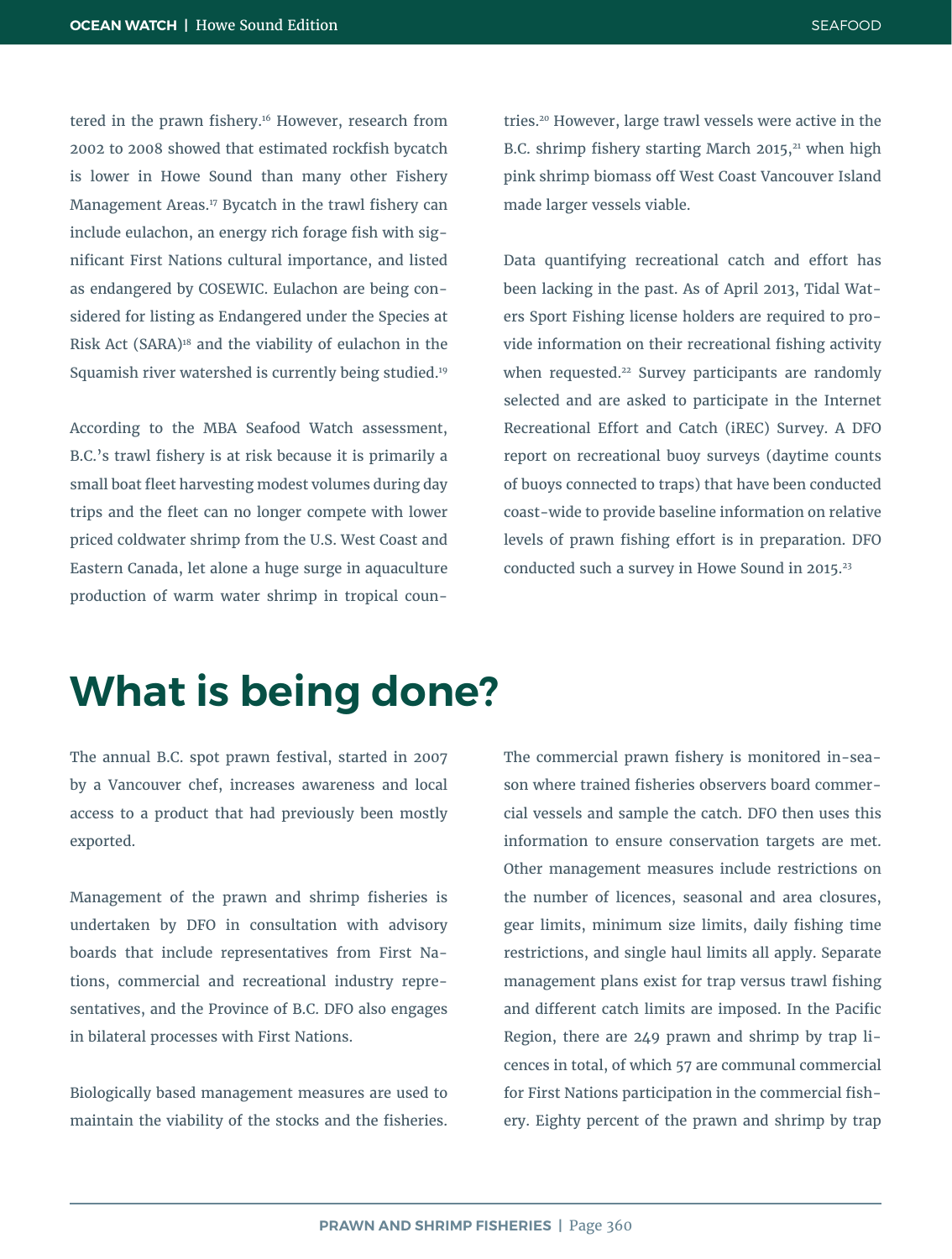fleet was checked for general compliance on board during the 2015 season, including inspections specifically for trap mesh size, trap tags and product size.<sup>24</sup>

Closures are one way to limit gear impact on sensitive bottom habitat, such as sponge reefs. As of June 2015, all commercial and recreational bottom contact fishing (both trap and trawl) for prawn, shrimp, crab and groundfish is prohibited in nine glass sponge reef areas in the Strait of Georgia including reefs at Passage Island and Defence Islands in Howe Sound. Closures to bottom contact fishing for FSC purposes applied starting April 2016. That leaves at least 11 areas unprotected where glass sponge reefs or bioherms have been identified and documented in Howe Sound (see Sponge Reefs article).

Rockfish Conservation Areas (RCAs), of which there are 11 in Howe Sound, are closed to bottom trawl gear, but commercial and recreational prawn trap fishing is permitted within RCAs. Third-party observers in the commercial prawn trap fishery have collected additional information on rockfish bycatch as a condition, coast-wide, since 2002.

Additional measures implemented in the trawl fishery include mandatory gear modifications since 2000 to reduce bycatch, and a bycatch monitoring program supported by industry since 1999. However, the observer program that monitors bycatch has been limited in the past (50 days per year) which means that estimating total annual bycatch by the fishery is impossible.

The recreational fishery has a daily catch and possession limit for prawns and shrimp combined. Gear limits and seasonal area closures also apply. To date, DFO has not specified gear or catch limits in communal licences for First Nations' FSC harvest.

DFO continued its semi-annual survey of Howe Sound prawn stocks in February and November 2015. These surveys began in 1985 and the data represent a unique and invaluable time series data set for understanding prawn recruitment and productivity parameters.25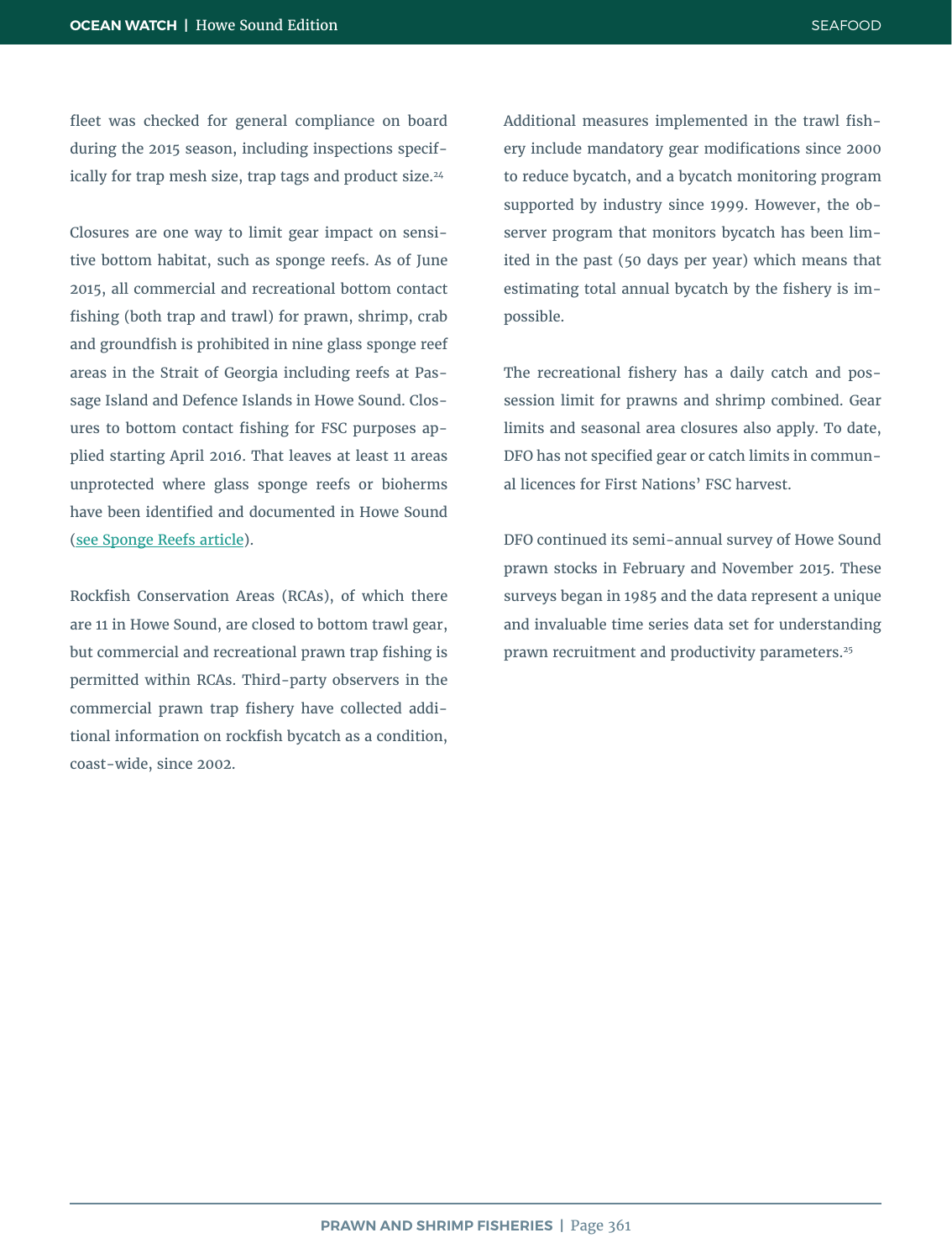# **What can you do?**

#### **Individual and Organization Actions:**  $\frac{d\mathbf{y}}{d\mathbf{x}}$

- Make sure your licence is up to date and comply with catch limits when you are sport fishing. (The daily catch limit is 200 pieces of prawn and shrimp, combined, and the possession limit is 400 pieces.)
- Keep your traps away from sensitive areas including sponge reefs, bioherms, and RCAs.
- Release live catch (i.e., bycatch) in waters where caught.
- Use 'rot cords' (a biodegradable escape mechanism) on your traps to allow bycatch to escape in the event traps are lost.
- Make sure your buoys are clearly identified with your name.
- Report any gear theft and the theft of catch from traps to the police.
- Report accurate fishing activity and catch to DFO when requested to do so.
- Release prawns and shrimp that are carrying eggs under their tails (known as berried prawn and shrimp), as soon as possible and at the fishing location.

#### **Government Actions and Policy:**  $\overline{\mathbf{m}}$

- Expand sponge reef closures to include all sponge reefs and bioherms identified in Howe Sound, in accordance with the Sensitive Benthic Areas Policy.
- Allocate more resources to enforcement of fishing regulations including protected area closures.

### **Resources**

#### **Ocean Wise®**

[oceanwise.ca](http://oceanwise.ca) is a Vancouver Aquarium conservation program created to educate and empower consumers about the issues surrounding sustainable seafood.

**Prawn Fishery — Pacific Region** [pac.dfo-mpo.gc.ca/fm-gp/commercial/shellfish](http://www.pac.dfo-mpo.gc.ca/fm-gp/commercial/shellfish-mollusques/prawn-gcrevette/index-eng.html)[mollusques/prawn-gcrevette/index-eng.html](http://www.pac.dfo-mpo.gc.ca/fm-gp/commercial/shellfish-mollusques/prawn-gcrevette/index-eng.html)

**Shrimp Fishery — Pacific Region** [pac.dfo-mpo.gc.ca/fm-gp/commercial/shellfish](http://www.pac.dfo-mpo.gc.ca/fm-gp/commercial/shellfish-mollusques/shrimp-pcrevette/index-eng.html)[mollusques/shrimp-pcrevette/index-eng.html](http://www.pac.dfo-mpo.gc.ca/fm-gp/commercial/shellfish-mollusques/shrimp-pcrevette/index-eng.html)

**DFO Research Document, 2009, Rockfish Bycatch in the British Columbia Commercial Prawn Trap Fishery** [dfo-mpo.gc.ca/csas-sccs/publications/resdocs](http://dfo-mpo.gc.ca/csas-sccs/publications/resdocs-docrech/2009/2009_109-eng.htm)[docrech/2009/2009\\_109-eng.htm](http://dfo-mpo.gc.ca/csas-sccs/publications/resdocs-docrech/2009/2009_109-eng.htm)